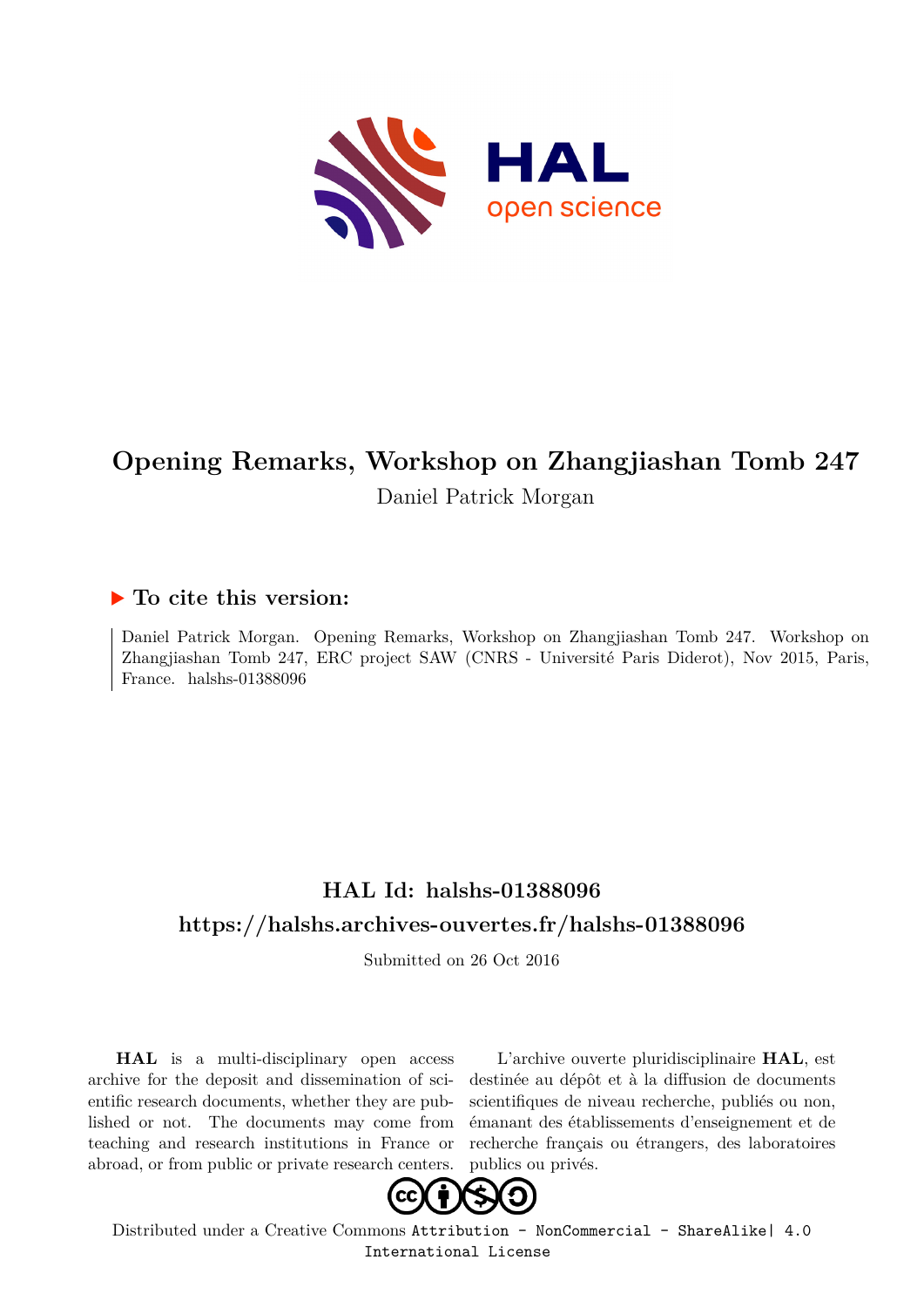Daniel Patrick Morgan ERC Project SAW (CNRS – Université Paris Diderot)

#### Presented at

### Workshop on Zhangjiashan Tomb 247 25 November 2015

Hello, and welcome to our **Workshop on Zhāngjiāshān tomb 247**. We have, I think, an exciting day ahead of us, and I'm really glad to see all of you here.

All of us in early Chinese studies have some sort of *stake* in tomb 247. Excavated in December, 1983, in Jiānglíng County, this second-century BCE tomb produced, alongside lacquer-ware, stationary, counting rods, and so on, a corpus of **eight** manuscripts on bamboo: an inventory, a calendar, a collection of laws and legal cases, a manual on medicine and exercise, a treatise on military philosophy and, *lastly*, a collection of mathematical procedures. **There is**, in a way, *nothing* exceptional about this tomb. It is neither the grandest nor richest of its age, nor, *by any means*, the only tomb is this area—as the number suggests—the tomb library is *precious*, for sure, but it is not the **largest** of its type, neither the most **eclectic**. We're here today to talk about *this one tomb*, but the stakes are by no means **limited** thereto, for *this* tomb—tomb 247—is but one of many.

\*\*\*

When you find a tomb library, like the one at Zhāngjiāshān, everything is jumbled together in a single mass. Independent rolls, placed together, are soaked, pressed, warped and unbound by geological forces until they've come an unrecognisable **heap** of bamboo noodles. Our job is to restore order to such libraries, and that means cleaning, **photo**graphing, and reconstructing the physical order of each manuscript, but it also means *dividing them* into modern disciplines. Once we've done this, you can take your little piece of **medicine** or **philosophy** and read it together with other little pieces, taken here and there from other tombs like this one. And you learn something new with each tomb: you learn more about how medicine worked, for example, but you also learn about **books**, and how *they* worked—about how knowledge was **embodied**, how it moved, and how it was consumed and reproduced. And all of us are waiting for the next tomb—the next tome—that it may answer the question of the day, but **maybe** the answers we're looking for are only centimetres away.

With this in mind, we've invited together scholars from different countries, different disciplines, and, more importantly, *different areas of this diagram*, to explore what might be gained from approaching the Zhāngjiāshān corpus as **a corpus.** Maybe we should draw different lines through this diagram, or maybe none at all. The manuscript corpus **too** has a context, of course, which is why we've also invited an **archaeologist** to help situate **our corpus** in the context of this particular tomb, and this tomb, in the context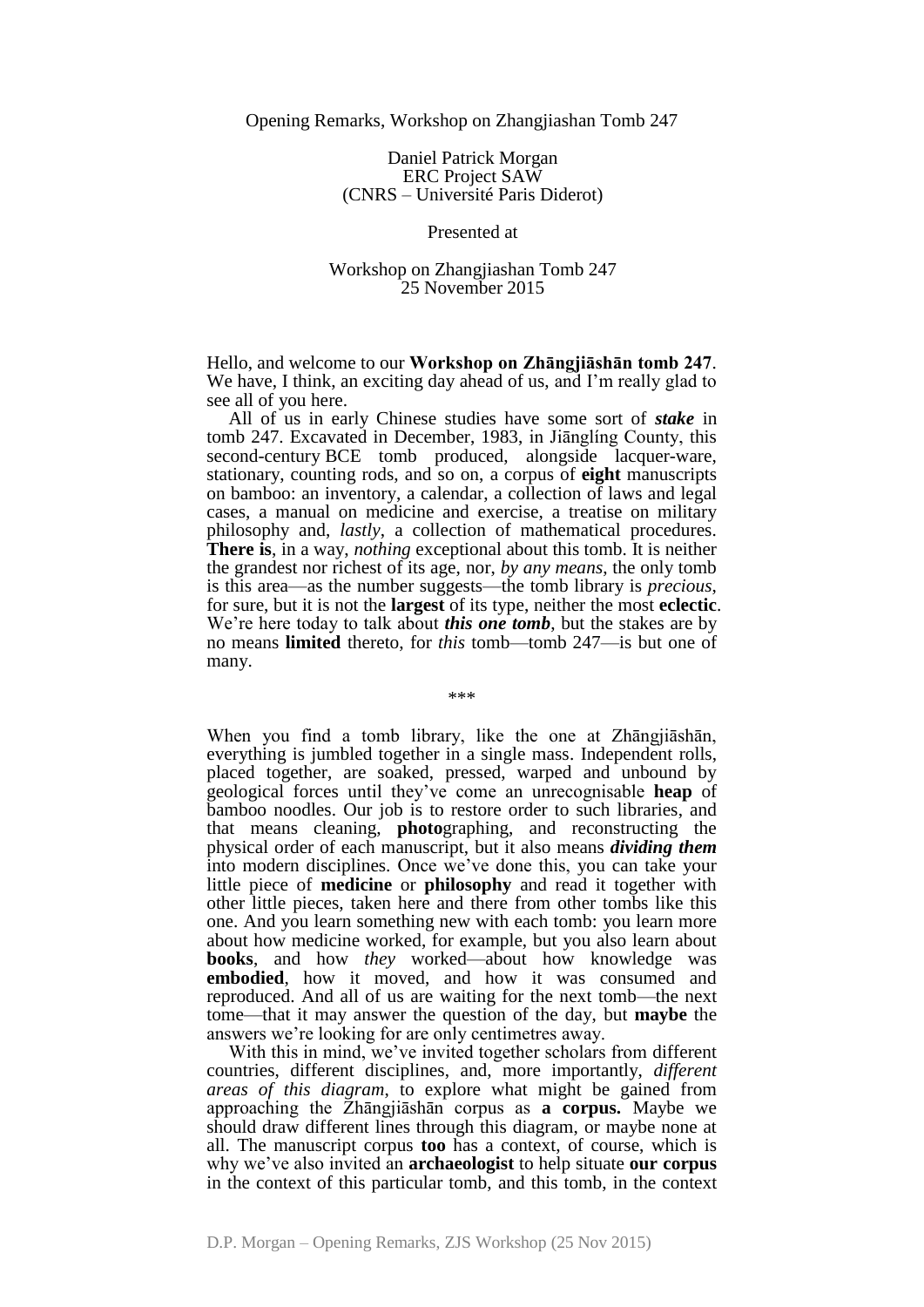of others. Not everyone could make it today, and not every discipline is represented, but I think we'll leave here with a different understanding of this tomb, and our own piece of the pie.

Now, before we get started, I'd like to say a couple words about how this workshop came about.

\*\*\*

So, you are here—at Paris 7. And this is how today's event is organised. More specifically, today's workshop is part of the ERC project, SAW—Mathematical Sciences in the Ancient World. Led by Karine Chemla, we are an interdisciplinary group dedicated to the history of mathematics in, *primarily*, **Mesopotamia**, **China** and **the Indian sub-continent**. The **aim** of our project is threefold : to **de-construct** the idea of monolithic « national traditions » and reveal the plurality of mathematical cultures operating within, for example, **« Chinese mathematics »** ; to **document** how the idea of « national traditions » was constructed in recent times ; and to **explore** how the history of mathematics might serve primary school education.

**Now**, where Project SAW intersects with Zhāngjiāshān, of course, is the *Suàn shù shū—*the collection of mathematical procedures recovered from this tomb. We're not having a talk on the *Suàn shù shū* today, so, I'd like to summarise **in five minutes** what Karine and I have been doing, and how that manuscript brought us here.

\*\*\*

Codicologicaly speaking, there's **a lot of stuff** going on in the *Suàn shù shū*, whatever you're personal interest in the *contents,* I think you'll find the *object itself* fascinating. **The support** is divided into **a body** and **upper & lower margins.** *The body is the body*—the **upper margin** features **69 headings**, which correspond with paragraph-breaks in the body, which is interesting, but what is *really interesting*, is that *in the lower margin* we have 15 signatures by a Mr. Yáng, Wáng and Jìng signalling that they had **« already checked »** particular contents, *and* a number of dots, matching those we see in the body, that seem to mark mistakes.

So, with three **« checkers »**, there's clearly more than one hand in this manuscript, so the question is how to proceed. **We began with the headings**, because the headings often repeat the first two words of the section. **We took** the characters of the heading, and juxtaposed them with the self-same characters as they appear *under that heading,* in the body. Some were pretty much the same, but the *the majority* were quite different. The difference came down to *style—*the one with exaggerated strokes and asymmetries, and the other modest—but it also came down to *structure—*the one, for example, consistently abbreviating certain characters, or using one semantic classifier over another. So, here, it seemed pretty clear that we were dealing with different hands—not just « **body** vs. **margin** », but different hands within the body itself.

The next step was to delineate where each hand appears in the **body**. The way that we did this was, *in retrospect*, unnecessarily complicated, and I've since worked out a better method. **Anyway**, after much trial and error, I discovered that Mathias Richter's methodology—which is to focus on **simple**, **common** characters like 之—doesn't really work, because one *scripteur* may write them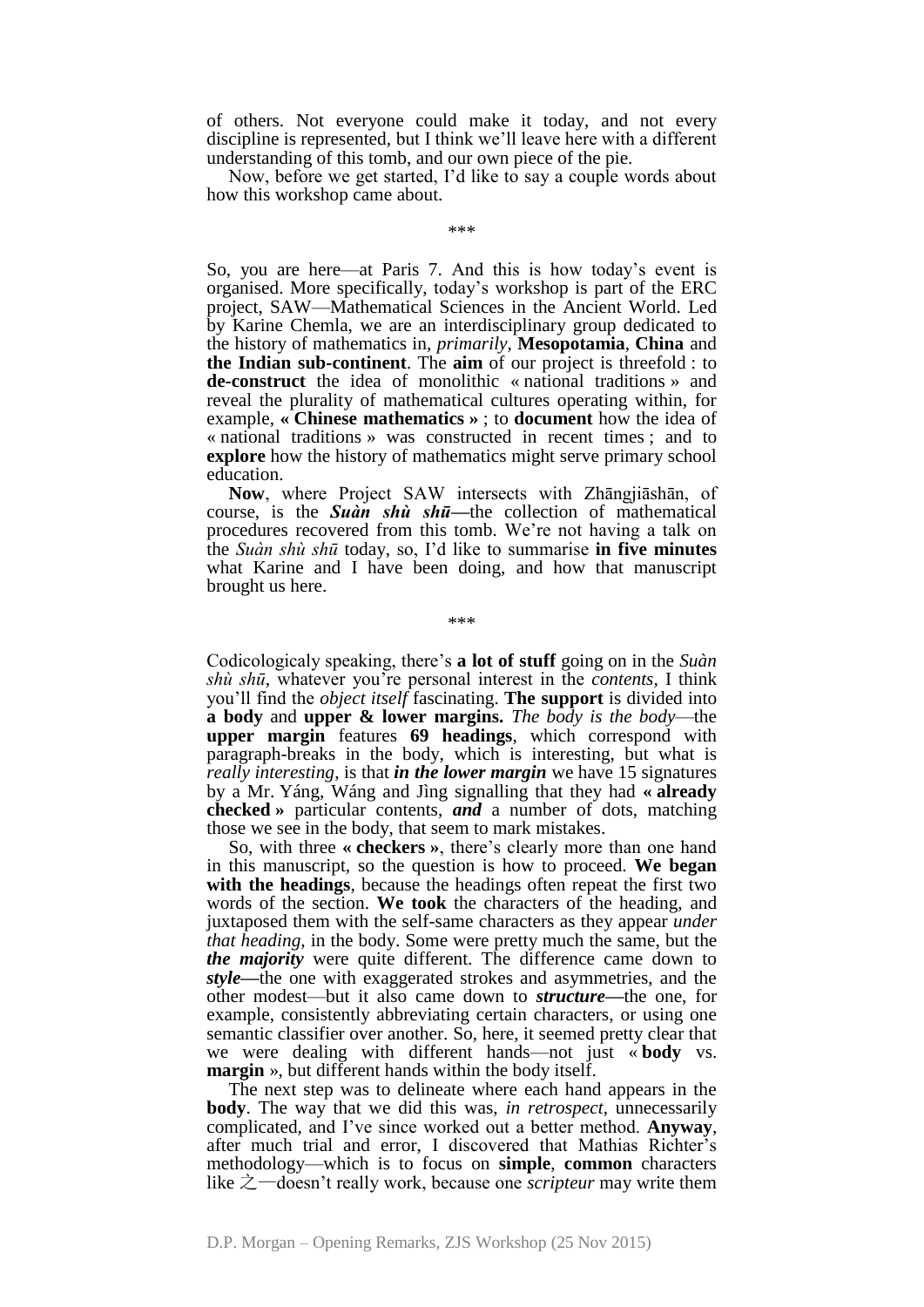a half-dozen different ways, *all on the same slip* (in fact, I learned from a colleague here that **later** calligraphy indeed stresses such variation). Instead, it turns out, that it's better to look at *complex, common* characters. In the end, we were able to divide the body into three « script groups »: **A**, **B**, and **a third group**, in which both A- and B-forms appeared together on the same slip.

Now, it just so happened that this **third group—**the hybrid was concentrated in the same section—« Shǎo guǎng ». Upon inspection, we immediately realised that hands  $A \& B$  were *alternating*, and that they were *alternating* between **question** and **answer**. Indeed, the one place where **yellow—**Hand A—does **not** answer the sample problem written by **purple—**Hand B—purple leaves a long blank before answering his own problem. the blank is *so long*, in fact, that the answer runs on into the next slip, and *this slip*, one notes, is longer than all the others by two centimetres, so it looks like it's been inserted for this purpose, as if to say « hey, you forgot to answer this one ».

Now, as to the **« checkers »**, one notes that the same signature— Mr. Wáng, in this case—appears with both Hand A and Hand B, so we can eliminate the possibility that A & B are **checking** or **signing** one another's work. What's going on between the **checkers** and A & B is even more complicated, as there's evidence of a back-andforth there as well, but I won't get into that today.

The point is, we have **five people** in this manuscript, and this isn't the sort of interaction that we would expect from a « funerary workshop », from which Anthony Barbieri-Low and Robin Yates, for example, argue that the Zhangjiashan corpus originated, where one guy takes over after another's tired, and no one cares about the quality of what's written. **No**: what we see here is a complex backand-forth, and one in which quality *clearly* matters. What sort of interaction is this? Well, we can't know for sure, but Karine and I suspect that it's a pedagogical exercise and that Purple is the teacher.

\*\*\*

This, of course, leads to the question of whether or not these individuals wrote any of the **other manuscripts** in the Zhangjiashan corpus. This seems like something **we all** might want to know, so, for my own **personal** contribution to the question of **corpus**, I performed handwriting analysis of the **whole thing**, the results of which I've sent the speakers on DropBox. This, in short, is what I did.

There are, first of all, **different scripts** present in second-century manuscripts. Chen Songchang, for example, has divided the Mawangdui corpus into three : « ancient clerical », « Han clerical » and « seal clerical », and just about everyone uses his typology to talk about other tombs. Chen Songchang is a **calligrapher**, so this comes easy to him, but the difference is harder for me to **intuit**, so what **I did** was gather sample characters from each manuscript in each script, to see if I could **quantify** the difference. From this, I was able to determine **precise, quantitative criteria** for identifying his three scripts: proportions, angles, composition, etc.—all of which was **universal** to a multi-manuscript sample, and also **unique** to that sample.

Now, the script is not the *scripteur*, of course, because we know that scribes were trained to write in different scripts, so we have to distinguish between features belonging to the **script** and features belonging to the **individual**. **To do this**, I identified features that